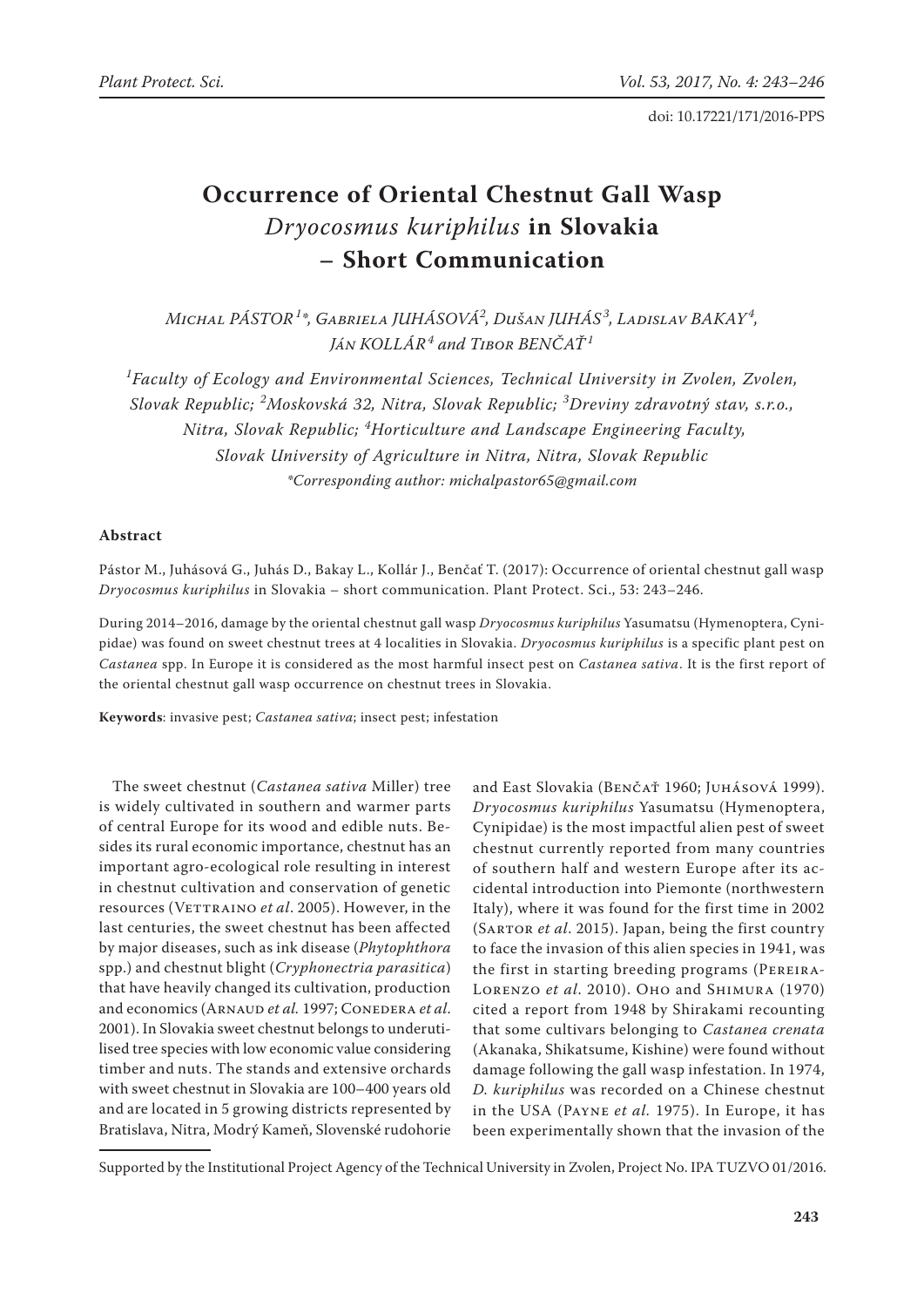#### doi: 10.17221/171/2016-PPS

chestnut gall wasp might have been favoured by the chestnut endophytic fungus, the nut rot agent *Gnomoniopsis castaneae* (Lione *et al*. 2016). The infestation rarely causes the plant death, but can favour it when some pathogens are present (Payne *et al*. 1975). *D. kuriphilus* was reported from Austria (EPPO 2014), Bosnia and Herzegovina (Delalic 2016), Croatia, France, Germany (EPPO 2014), Greece (Michaelakis *et al*. 2016), Hungary (Csóka *et al*. 2009), the Netherlands, Portugal, Slovenia, Spain, Switzerland (EPPO 2014), Turkey (CETGDOT et al. 2014), and in the UK (Malumphy 2015).

## **Material and Methods**

Inspected localities were chosen according to publications of Benčať (1960) and Juhásová *et al*. (2012), who identified 204 localities with the sweet chestnut presence in Slovakia. The following localities were chosen for verification of the presence of *Dryocosmus kuriphilus:* Bratislava-Koliba, Suchá nad Parnou, Svätý Jur, Košolná, Nitra, Jelenec, Stredné and Dolné Plachtince, Príbelce, Čebovce, Kosihovce, Veľký Krtíš, Zvolen, Krupina, and Vieska nad Žitavou (Mlyňany Arboretum). According to Lapin *et al*. (2002), the following localities belong to four different climatic subregions. Localities Svätý Jur and Vieska nad Žitavou (Mlyňany Arboretum) belong to the climatic subregion T2 (warm, dry with mild winter). Localities Bratislava-Koliba, Suchá nad Parnou, Nitra, Stredné and Dolné Plachtince, Príbelce, Čebovce, Kosihovce, Veľký Krtíš, and Krupina belong to the climatic subregion T4 (warm, moderately dry with mild winter). The Jelenec locality belongs to the climatic subregion T6 (warm, moderately humid with mild winter) and the Zvolen locality to the climatic subregion T7 (warm,

moderately humid with cool winter). Inspected sweet chestnut stands and orchards were investigated in the vegetation period during the years 2014–2016 and the occurrence of *D. kuriphilus* was determined visually by the presence of galls.

## **Results and Discussion**

*D. kuriphilus* occurred for the first time at the Bratislava locality in July 2014 on a young 15-yearsold specimen of sweet chestnut in the garden of the elementary school Za kasárňami (faunistic square No. 7868b). In 2015 *D. kuriphilus* was discovered also in the Jesenius St. and in the Nové Mesto district (faunistic square No. 7868b). During the monitoring in April 2016 we found infestation on 49 specimens at the age of 80–200 years. In all cases, phytosanitary measures were taken and infested parts of trees were pruned and burned.

In 2016 we detected infestation on 19 specimens of sweet chestnut in Svätý Jur (faunistic square No. 7769c). At the Suchá nad Parnou locality (faunistic square No. 7571c) we found one infested specimen of sweet chestnut in May 2015. Massive infestation was discovered in August 2016 in two private orchards which were established from purchased seedlings. 22% of the total 215 examined trees revealed infestation by *Dryocosmus kuriphilus*. Sweet chestnut orchards were established 10–14 years ago. In May 2016 we found one infested specimen of sweet chestnut in a young orchard in the Kosihy nad Ipľom cadastre (faunistic square No. 7981a), which is situated in the Modrý Kameň region. The age of sweet chestnut trees is 10–12 years.

Currently, *D. kuriphilus* has no natural enemies in Slovakia. Therefore, it is necessary to provide an



Figure 1. Current records of *Dryocosmus kuriphilus* in Slovakia (1 – Bratislava, 2 – Svätý Jur, 3 – Suchá nad Parnou, 4 – Kosihy nad Ipľom)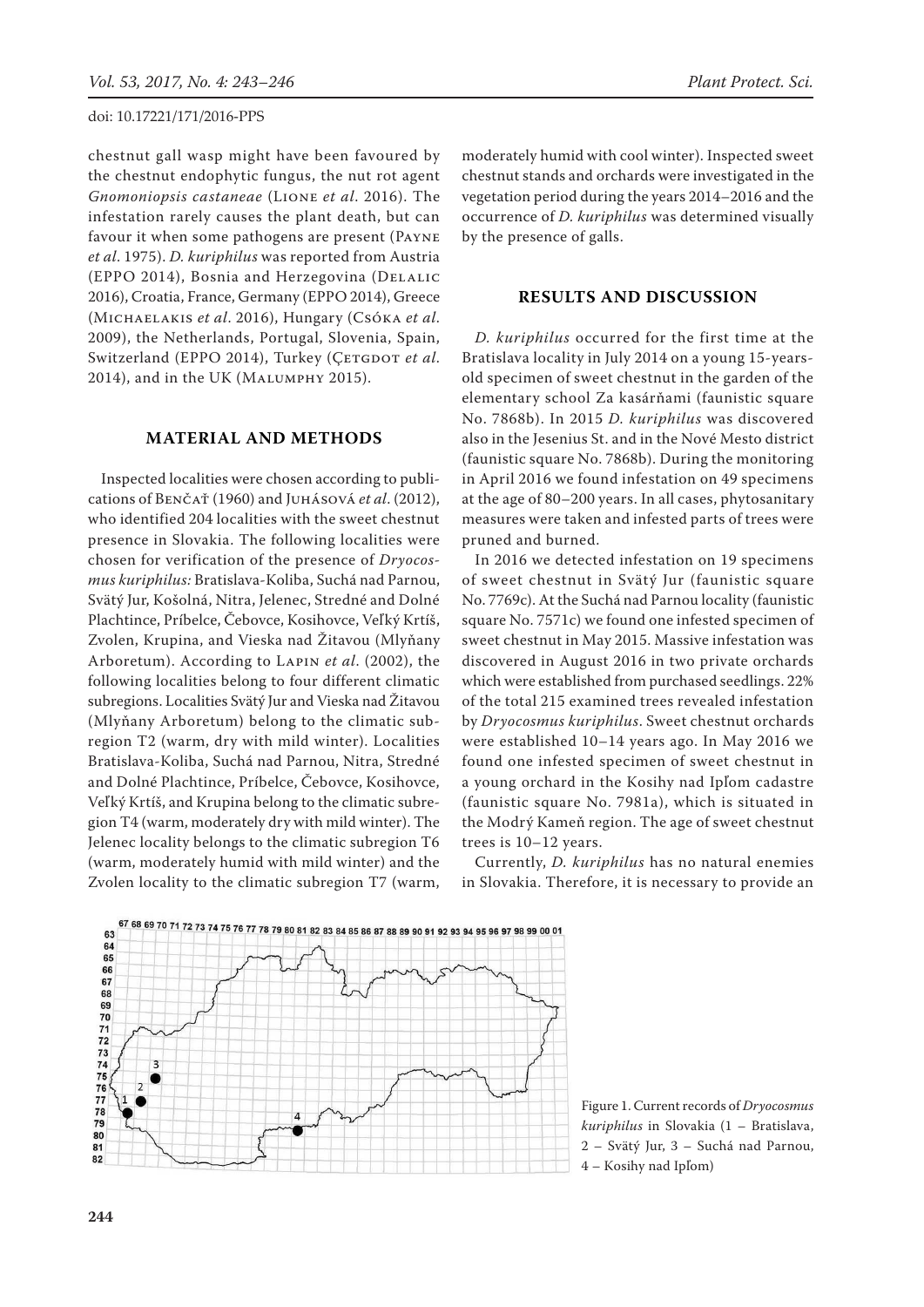

Figure 2. Simple gall of *Dryocosmus kuriphilus* (Photo: Michal Pástor)

efficient method of controlling its present populations. The most effective method of controlling its populations and damage is the biological control with its introduced parasitoid *Torymus sinensis*. This organism is a univoltine, host specific parasitoid, phenologically synchronised and morphologically adapted to *D. kuriphilus*. It has a good dispersal ability, it builds up populations quickly and it effectively controls the pest already a few years after the release (Matošević *et al*. 2016). The effectiveness of this biological control strategy was confirmed in many countries where the parasitoid introduced was.

Eight years after the release of *T. sinensis* a drastic reduction in gall wasp infestation in the sites was observed. The parasitism rate reached 75%, which emphasises the success of biological control by *T. sinensis* in Italy (Quacchia *et al*. 2014). Similar results were obtained in Croatia, Slovenia and Hungary (Matošević *et al*. 2014, 2016).

#### **References**

- Arnaud M.T., Chassany J.P., Dejean R., Ribart J., Queno L. (1997): Economic and ecological consequences of the disappearance of traditional practices related to chestnut groves. Journal of Environmental Management, 49: 373–391.
- Benčať F. (1960): Rozšírenie gaštana jedlého (*Castanea sativa* Mill.) a jeho stanovištné podmienky na Slovensku. Bratislava, SAV.
- Brussino G., Bosio G., Baudino M., Giordano R., Ramello F., Melika G. (2002): Pericoloso insetto esotico per il castagno europeo. L'Informatore Agrario, 37: 59–61.
- Çetgdot G., Orman E., Polat Z. (2014): First record of the oriental chestnut gall wasp, *Dryocosmus kuriphilus* Yasumatsu (Hymenoptera: Cynipidae) in Turkey. Bitki Koruma Bülteni, 54: 303–309.
- Conedera M., Stanga P., Oester B., Bachmann P. (2001): Different post-culture dynamics in abandoned chestnut

orchards and coppices. Forest Snow and Landscape Research, 76: 487–492.

- Csóka G., Wittmann F., Melika G. (2009): The oriental sweet chestnut gall wasp (*Dryocosmus kuriphilus* Yasumatsu 1951) in Hungary. Növényvédelem, 45: 359–360.
- Delalic Z. (2016): Prvi nalaz karantinske štetočine kestenove ose šiškarice (*Drycosmus kuriphilus*) u Bosni i Hercegovini. Biljni Lekar, 44: 58–65.
- EPPO (2014): PQR database. Paris, European and Mediterranean Plant Protection Organization. Available at http:// www.eppo.int/DATABASES/pqr/pqr.htm (accessed Nov 11, 2016).
- Juhásová G. (1999): Hubové choroby gaštana jedlého (*Castanea sativa* Mill.). Bratislava, Veda.
- Juhásová G., Adamčíková K., Kobza M., Ondrušková E. (2012): Gaštan jedlý na Slovensku. Perspektívy jeho ochrany a pestovania. Zvolen, ÚEL SAV.
- Lapin M., Faško P., Melo M., Šťastný P., Tomlain J. (2002): Klimatické oblasti 1:1 000 000, Atlas krajiny Slovenskej republiky. Bratislava, Ministerstvo životného prostredia SR.
- Lione G., Giordano L., Ferracini Ch., Alma A., Gonthier P. (2016): Testing ecological interactions between *Gnomoniopsis castaneae* and *Dryocosmus kuriphilus*. Acta Oecologica, 77: 10–17.
- Malumphy C. (2015): First findings of oriental chestnut gall wasp *Dryocosmus kuriphilus* Yasumatsu (Hymenoptera: Cynipidae) in the United Kingdom. Cecidology, 30 (2): 45–47.
- Matošević D., Quacchia A., Kriston É., Melika G. (2014): Biological control of the invasive *Dryocosmus kuriphilus* (Hymenoptera: Cynipidae) – an overview and the first trials in Croatia. South-east European Forestry, 5: 3–12.
- Matošević D., Lacković N., Melika G., Kos K., Franić I., Kriston É., Bozsó M., Seljak G., Rot M. (2016): Biological control of invasive *Dryocosmus kuriphilus* with introduced parasitoid *Torymus sinensis* in Croatia, Slovenia and Hungary. Periodicum Biologorum, 117: 471–477.
- Michaelakis A., Papachristos D., Chytas D.A., Antonopoulou P.D., Milonas P.G., Avtzis D.N. (2016): First record of *Dryocosmus kuriphilus* in Greece. Bulletin OEPP/EPPO Bulletin, 46: 290–294.
- Oho N., Shimura I. (1970): Process of study on *Dryocosmus kuriphilus* Yasumatsu (Hymenoptera: Cynipidae) and several problems about recent infestation. Shokubutsu Boeki, 24: 421–427.
- Payne J.A., Menke A.S., Schroeder P.M. (1975): *Dryocosmus kuriphilus* Yasumatsu, (Hymenoptera: Cynipidae), an oriental chestnut gall wasp in North America. USDA Cooperative Economic Insect Report, 25: 903–905.
- Pereira-Lorenzo S., Ballester A., Corredoira E., Vieitez A.M., Agnanostakis S., Costa R., Bounous G., Botta R.,